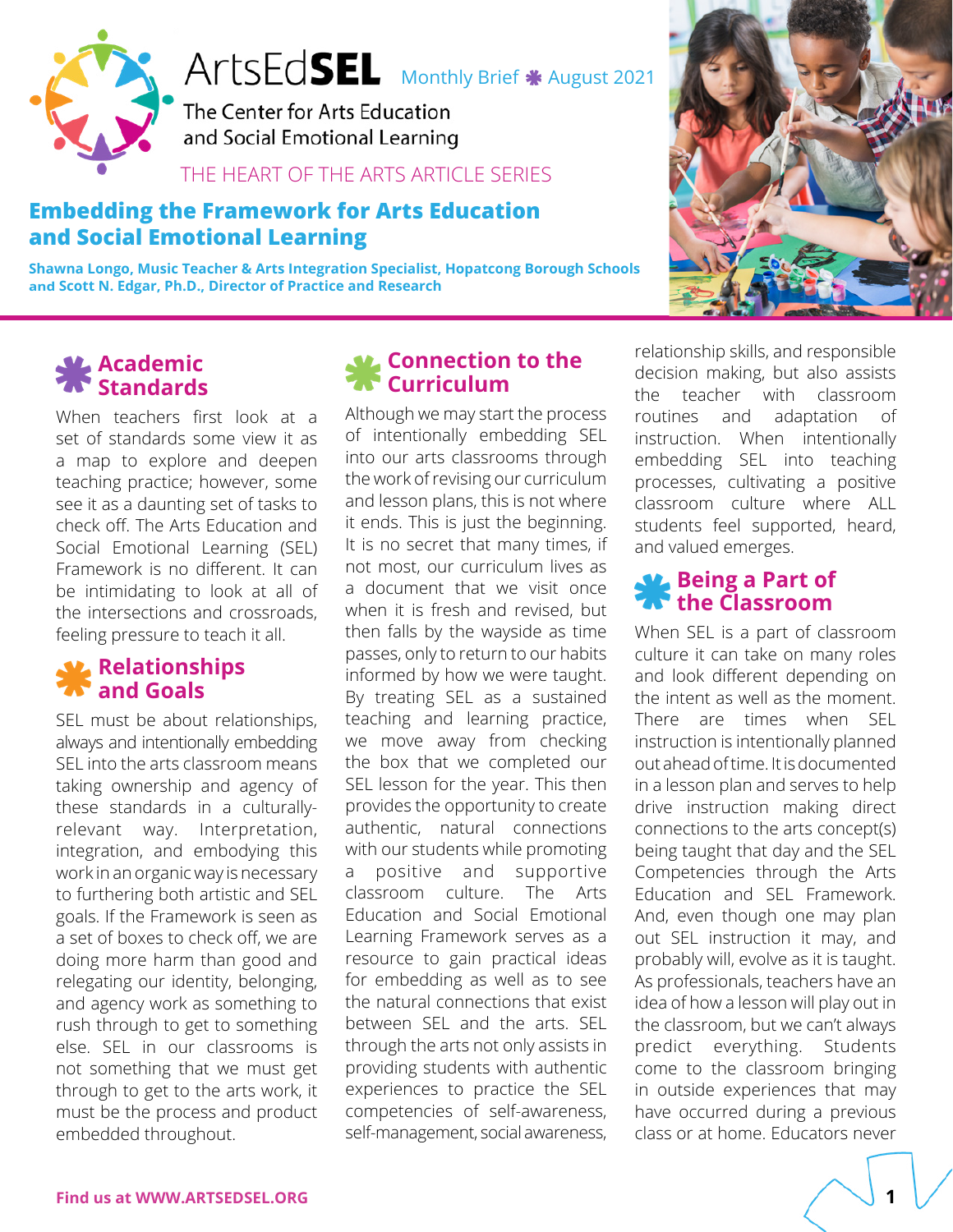truly know what to expect! But, that's one of the joys of teaching! Sometimes those unplanned and unexpected moments bring about the best teaching and learning experiences in a classroom. Educators need to approach every class with flexibility and an openness to whatever may come their way. And sometimes all it takes is the third or fourth time teaching the same lesson for a light bulb to go off that sparks a new approach or connection to a topic or concept. Educators cannot be afraid to follow those teachable moments because one never knows where it might lead!

As professionals, teachers have an idea of how a lesson will play out in the classroom, but we can't always predict everything. Students come to the classroom bringing in outside experiences that may have occurred during a previous class or at home. Educators never truly know what to expect! But, that's one of the joys of teaching! Sometimes those unplanned and unexpected moments bring about the best teaching and learning experiences in a classroom. Educators need to approach every class with flexibility and an openness to whatever may come their way. And sometimes all it takes is the third or fourth time teaching the same lesson for a light bulb to go off that sparks a new approach or connection to a topic or concept. Educators cannot be afraid to follow those teachable moments because one never knows where it might lead!

Photo Credit: Shawna Longo, Music Teacher & Arts Integration Specialist, Hopatcong Borough Schools

### **Embedding SEL Into the Arts Classroom**

**O**ne example of an SEL lesson that was planned ahead of time and linked to the Arts Education and SEL Framework can be found in the following plan. This lesson was inspired by a TeachRock lesson and can be found in its original state at: [https://teachrock.org/](https://teachrock.org/lesson/drawing-music-hearing-colors-seeing-sounds/) [lesson/drawing-music-hearing](https://teachrock.org/lesson/drawing-music-hearing-colors-seeing-sounds/)[colors-seeing-sounds/](https://teachrock.org/lesson/drawing-music-hearing-colors-seeing-sounds/)

In this lesson, students created kinesthetic drawings based on five very different songs in terms of tempo, style, and emotional response. Seeing the students move with the music as they drew and made specific choices in the crayons they would use

tied to their emotional response was a powerful experience. And, it's not just about listening and drawing. The true connections between SEL, Music, and Visual Art in this lesson occurred when the students explained their choices (REFLECTION). Their discussions included various elements of music that they heard, the emotions that they felt, and various elements of visual art through the lines and colors they chose. This highly effective, authentic lesson can also be adapted for other arts disciplines. Students could show their emotional response through movement (dance) and/or improvisation (theatre).

## $7.98$ **AMARTI** AD **XXXXXXXXX** Ranchester DAN DICK **MOONMANY ROOM** Maria 1 R. ADAA **XIV SEF** E. **With the TOOM**

## **Student Examples of Kinesthetic Drawings**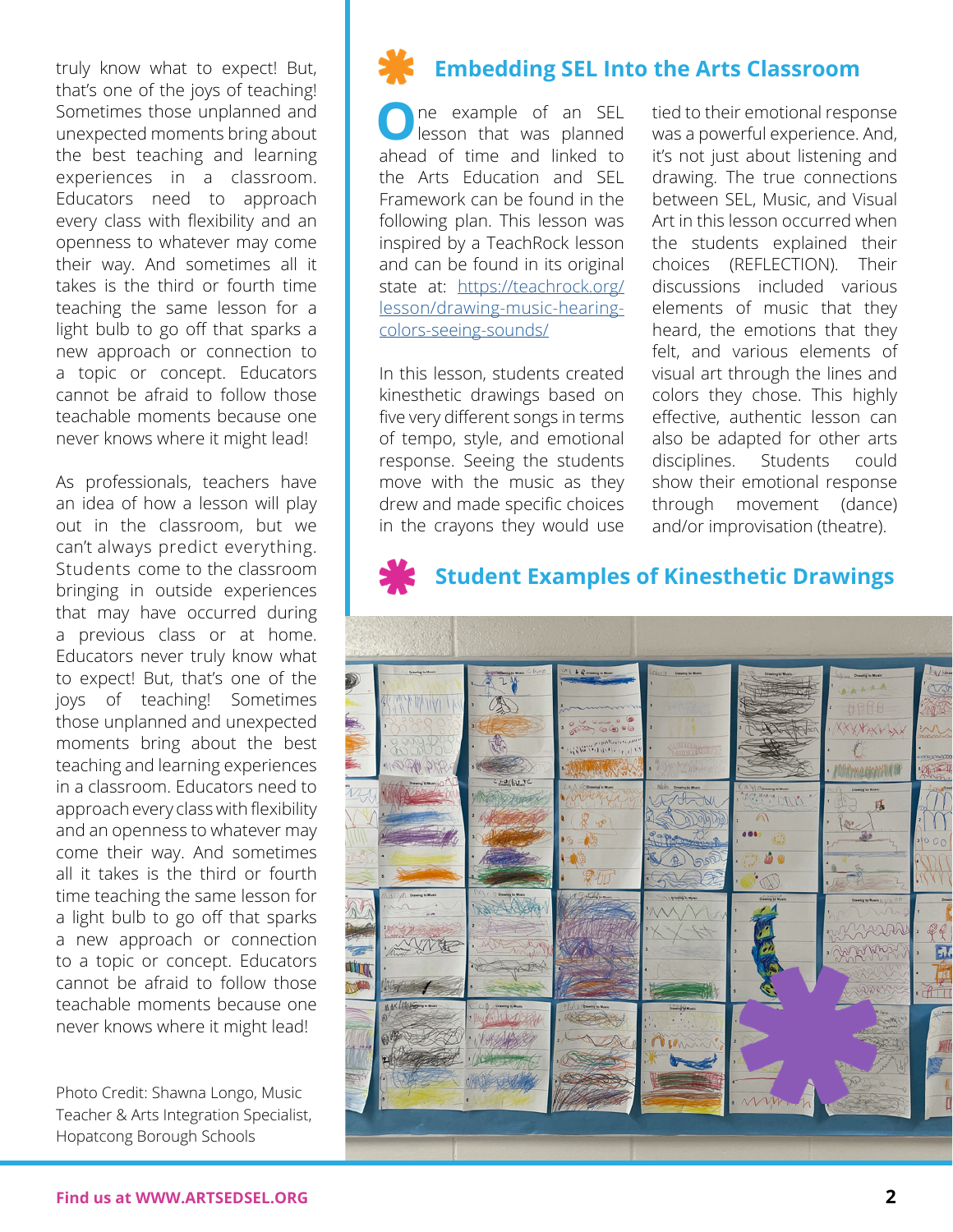

### **Lesson Outline: K-1, Music & Visual Art**

|                                                          | Music: 1.3A.2.Cn11a. Demonstrate<br>understanding of relationships between music<br>and the other arts, other disciplines, varied<br>contexts, and daily life.                                    |
|----------------------------------------------------------|---------------------------------------------------------------------------------------------------------------------------------------------------------------------------------------------------|
| <b>Arts Standard/Performance</b><br><b>Expectations:</b> | Music: 1.3A.2.Pr4a. Demonstrate and explain<br>۰<br>personal interest in, knowledge about, and<br>purpose of varied musical selections.                                                           |
|                                                          | Visual Art: 1.5.2. Cr1b. Engage in individual and<br>٠<br>collaborative art making through observation<br>and investigation of the world, and in response<br>to personal interests and curiosity. |
|                                                          |                                                                                                                                                                                                   |
| <b>Grade-Band SEL Competency:</b>                        | Self-Awareness: Recognize one's feelings and<br>thoughts.                                                                                                                                         |
|                                                          |                                                                                                                                                                                                   |
|                                                          | Know how to use the senses as a tool for<br>$\bullet$<br>inspiration.                                                                                                                             |
| <b>Student Learning Objectives:</b>                      | Demonstrate the role of the senses in visual art<br>$\bullet$<br>& synthetic principles through drawing to music<br>and critical analysis.                                                        |
|                                                          | Create 5 drawings focusing on how a piece<br>$\bullet$<br>of music makes them feel and what colors/<br>lines/kinesthetic response are made through<br>drawing.                                    |
|                                                          |                                                                                                                                                                                                   |
|                                                          | <b>Discussion and Analysis: Students answers to</b><br>discussion prompts connecting their emotional<br>response to the music and how that inspires<br>their visual art creations.                |
| <b>Assessments:</b>                                      | <b>AND</b>                                                                                                                                                                                        |
|                                                          | Performance Task: Create kinesthetic<br>drawings while actively listening to five pieces<br>of music in contrasting styles and with 5<br>different emotional responses.                           |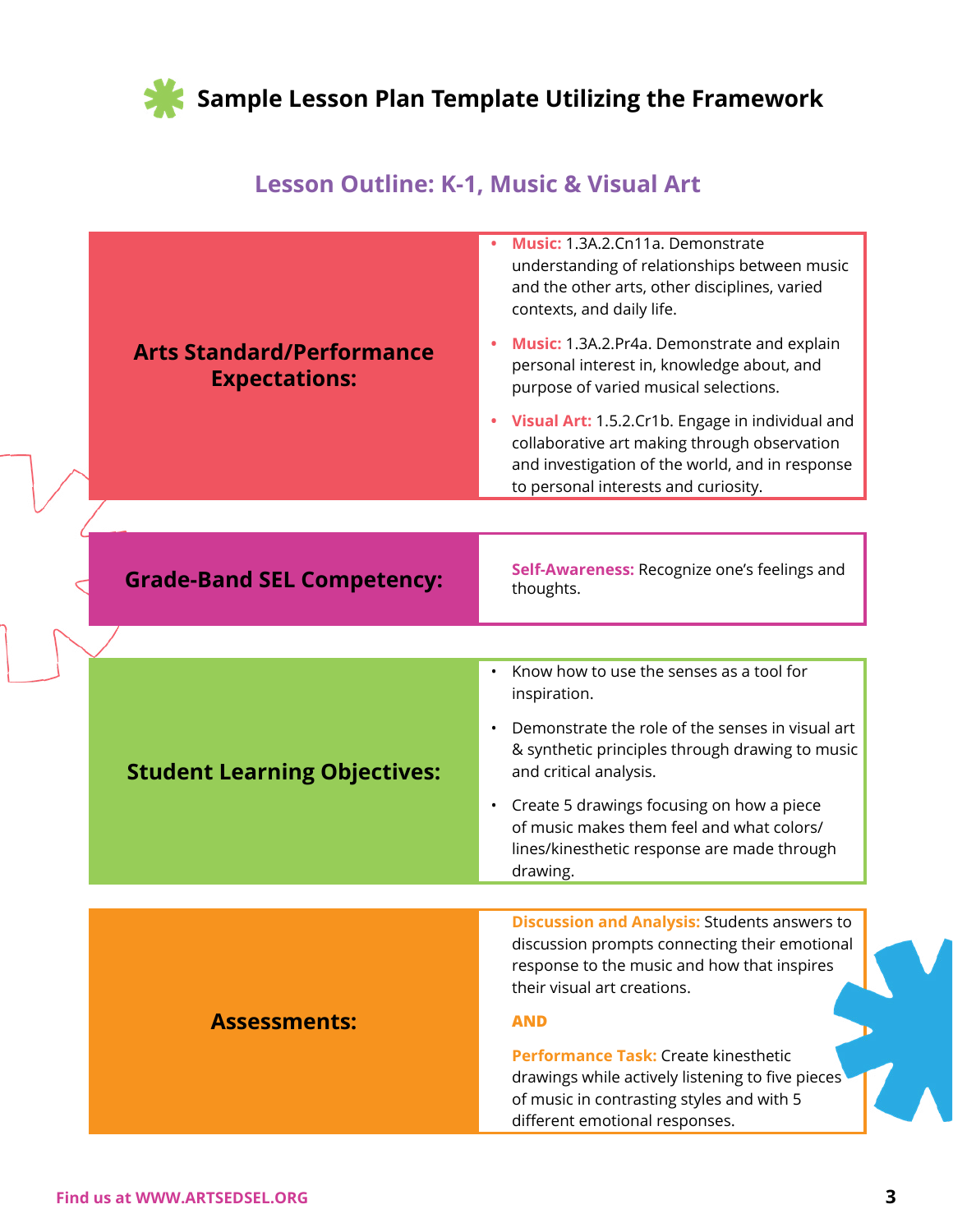| <b>Enduring Understandings:</b>      | Music/Visual Art: The creative ideas, concepts,<br>and feelings that influence musicians'/artists'<br>work emerge from a variety of sources.                                                                                                                                |
|--------------------------------------|-----------------------------------------------------------------------------------------------------------------------------------------------------------------------------------------------------------------------------------------------------------------------------|
|                                      | Arts & SEL: Recognizing the impact of one's<br>feelings and thoughts on the creative process.                                                                                                                                                                               |
|                                      |                                                                                                                                                                                                                                                                             |
|                                      | Music/Visual Art: How do musicians/artists<br>generate creative ideas?                                                                                                                                                                                                      |
| <b>Essential Questions:</b>          | Arts & SEL: How does the awareness of one's<br>strengths, challenges, feelings, and thoughts<br>influence the generation of creative ideas?                                                                                                                                 |
|                                      |                                                                                                                                                                                                                                                                             |
| <b>Resources:</b>                    | https://teachrock.org/lesson/drawing-music-<br>hearing-colors-seeing-sounds/ (original/<br>inspiration lesson that was adapted for younger<br>students)                                                                                                                     |
|                                      |                                                                                                                                                                                                                                                                             |
| <b>Adaptations:</b>                  | This lesson could be easily adapted for Grades<br>2-12 in the choice of music (songs) played,<br>art that is created (varied materials) and the<br>discussion questions.                                                                                                    |
|                                      |                                                                                                                                                                                                                                                                             |
|                                      | Introduce lesson: Drawing to Music<br>$\bullet$                                                                                                                                                                                                                             |
|                                      | • Review elements of visual art: line, shape,<br>space, color, texture by having students<br>experiment with each element using crayons<br>and paper.                                                                                                                       |
|                                      | Discuss synesthesia (hearing colors, seeing<br>sounds)                                                                                                                                                                                                                      |
| <b>Learning Experience Sequence:</b> | Occurs when a painter translates sound<br>$\blacksquare$<br>to color, or a musician who might hear<br>sounds when they see color, or a chef might<br>correlate smell with color<br>■ Watch example of synesthesia - Symphony<br>No. 5 from Fantasia 2000 (Disney) - YOUTUBE |
|                                      | How does the music go with the animation<br>(visual)?                                                                                                                                                                                                                       |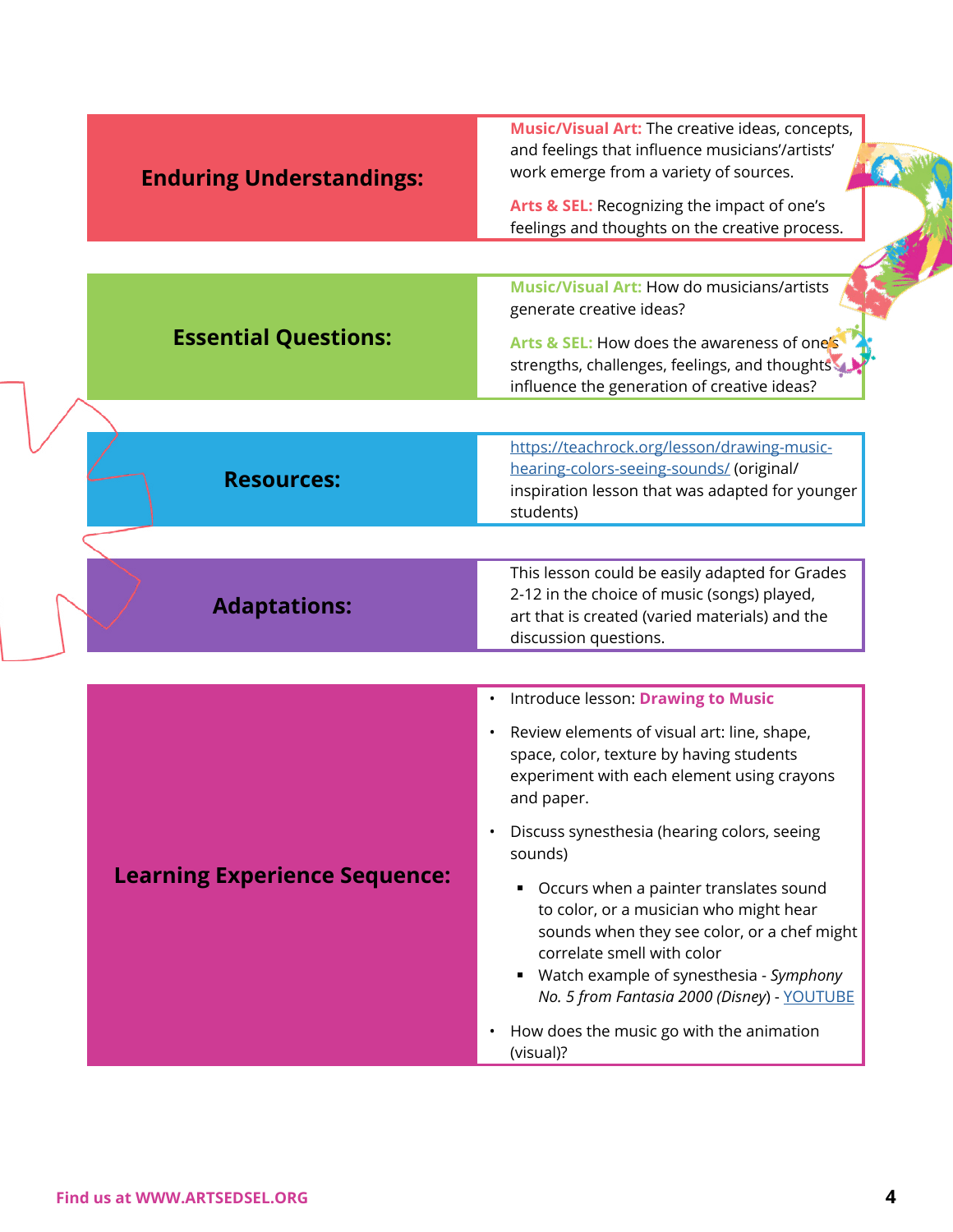### **Learning Experience Sequence (cont.):**

• Discuss/Analyze - *Live Kinetic Painting to "The Sea" (Jura) by M.K. Ciurlionis, by Norman Perryman*

**Lesson Outline: K-1, Music & Visual Art**

- Ask students to focus on how the music and art interrelate in the clip.
- In what ways do you think Perryman's painting might reflect elements of the music that is playing?
- In what ways might some elements of music and visual art share properties?
- Do you think that there is a "right" way to paint music? How might you approach a painting if you were in Perryman's position?
- Listen & Draw: Exploring synesthesia as a way to use music for inspiration in visual arts and to express emotions.
	- Students will visually respond to 5 music genres through 5 song snippets of approximately 60 seconds each. Students will then have 30 seconds to draw after the song has finished playing.
	- Encourage students to "feel" each song quickly - use color, line, and rhythm to draw what comes to mind while listening.
- Compare Creations and Discuss Drawings:
	- Do you see any patterns between your drawings and those of others?
	- Are any of the drawings different in how the music was interpreted? What might make 2 artists respond to sound so differently?
- Summary Activity Discussion of connections between music (sound) and visual art
	- Did you find it challenging to translate what you heard into color and line/form?
	- Did the emotions you felt from a song help you in choosing colors?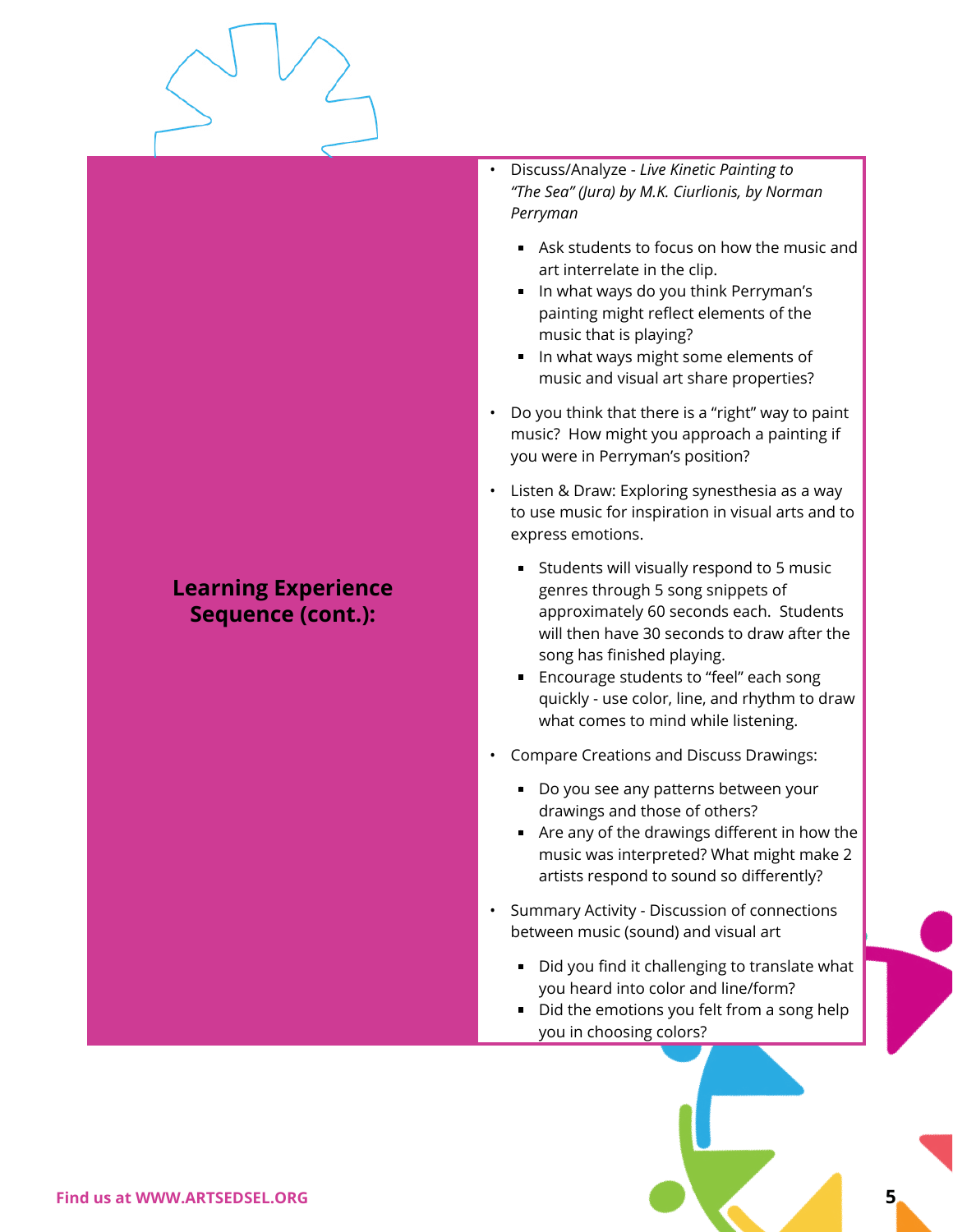# **Following Teachable Moments**

Another way SEL can occur as a sustained practice is through following teachable moments. In order for these teachable moments to occur, the teacher needs to have developed a relationship with their students. This relationship has a direct connection to a positive classroom culture that fosters flexibility and student voice/choice. It will give the teacher and students space to ask tough questions, potentially changing the direction of the lesson, allowing the teacher to follow through with the teachable moment. Teachable moments can occur at any time. One example of following a teachable moment occurred during a Kdg/ Grade 1 General Music lesson on loud and soft. The class was playing a game using the song, *Impuku Nekati*. In the song, the lyrics state, "the cat and mouse are crying." A student made an observation asking, "why does the song make me feel happy, but the lyrics talk about crying?" The teacher in turn immediately asked the class, "have you ever cried when you were happy?" Another student responded, "yes, happy tears!" and gave an example. A discussion then ensued about when and where we might experience tears of joys. This connection was not planned. It took flexibility to adapt and follow the teachable moment that opened up the way for an amazing

conversation and authentic SEL-driven moment. We, as teachers, can't think of everything and our students have so much to offer us every single day if we are open to listening.

### **Have Courage to Embed SEL in the Arts Classroom**

Many arts classrooms strive to have artistic excellence; however, a "clean performance" or "technically accurate drawing" rarely captures the connection between the student artists' lives and the artistic process. To elevate the arts education processes beyond traditional excellence requires courage to explore our students' lives and facilitate this connection. This can be a new approach to teaching and thoughts of "taking time away from teaching the arts" arise. By embracing the connections between the National Core Arts Standards and the core competencies of SEL made explicit in the Arts Education and Social Emotional Learning Framework, it ceases to be an either/or scenario. The arts are enhanced through this process and students' identity, sense of belonging, and agency are prioritized so the student is at the center of our work. Embracing the essential questions and enduring understandings is the first step to broadening arts education to embrace the lived experience of our students.